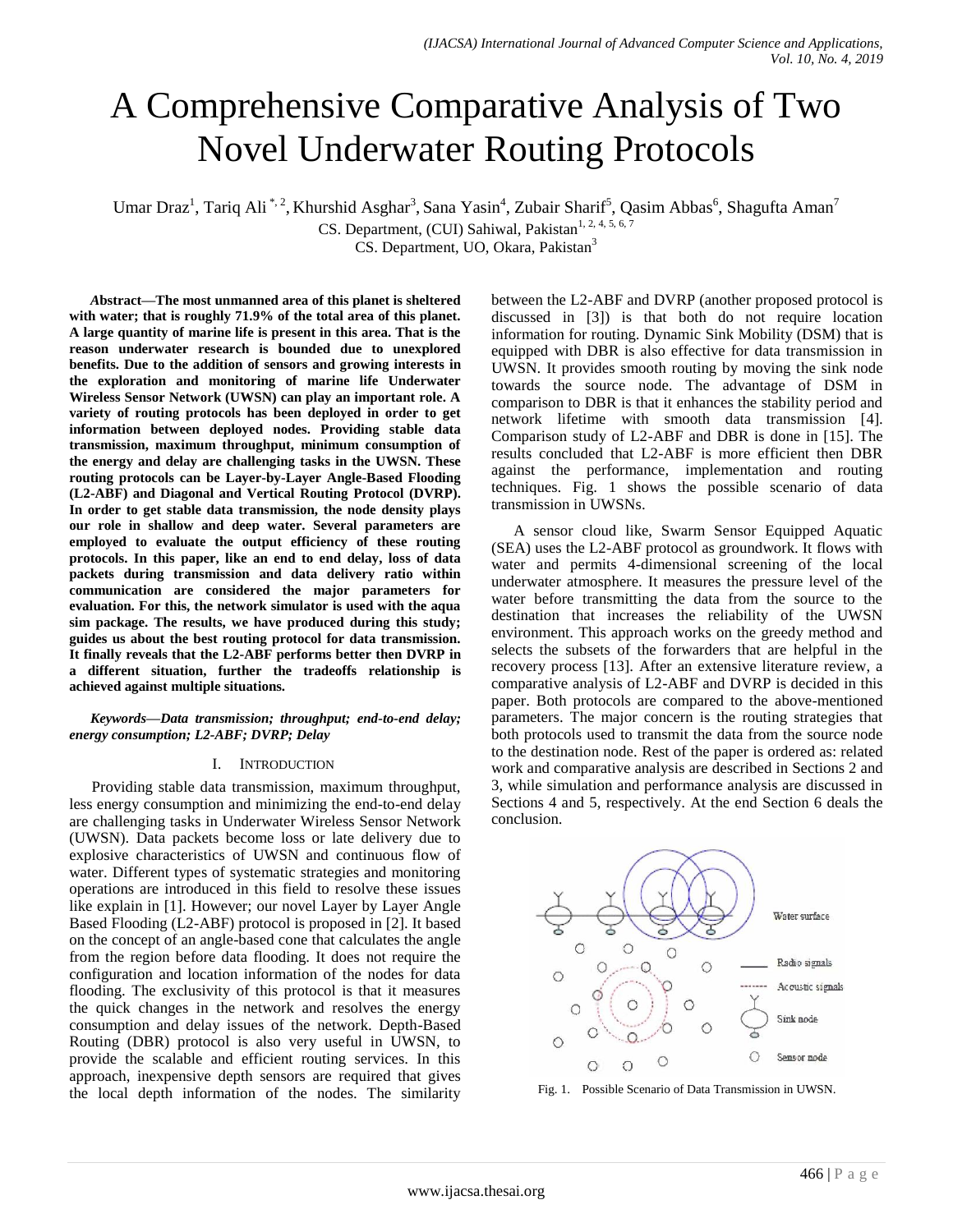#### II. RELATED WORK

UWSNs are recently appeared as a promising field for several underwater applications. Due to the self-motivated structure, high power consumption and latency, designing an energy efficient routing protocol are the challenging tasks. Different researcher put their efforts in this field to resolve the above mentioned issues and to provide the stable data transmission. The energy consumption ratio for underwater environment is analyzed in [4]. Two parameters are under consideration: deep water and shallow water. Primarily energy consumption is calculated for fixed sensor nodes and then for the mobile sensor nodes as well. The results show that the energy consumption ratio is high in the mobile sensor nodes that require highest hope count. Focused Beam Routing (FBR) protocol is proposed in [5] that are based on the cross layer technique. The approach that makes it distinguished between others is its way of data transmission. The distributed nature of the FBR dynamically set the route as the data packets navigate for their target. Survey of different routing protocols is done in [6] in which routing protocols are differentiated in two categories: sender based and receiver based protocols. The differentiation process is done by the route decision maker. A novel underwater routing protocol called AUV-Aided Underwater Routing Protocol (AURP) is proposed in [7]. This protocol not only works for the acoustics communications, but it also controls the mobility of the autonomous underwater vehicle. The novelty of this protocol is that, it reduces the data transmission by replacing the relay nodes with ordinary nodes. These relays gather data from the gateways nodes instead of directly sensor nodes. Depth based multi-hop routing protocol is discussed in [8] based on the Depth Based Routing Protocol (DBRP) that provides the concept of depth for transfer the communication. Self-Organized Rapid Routing Protocol (SORRP) also recreates the radial topology with the gateway nodes. It always transmits the data to shortest path. This algorithm is compatible for both type of 2D and 3D environment. Survey of cross layer, noncross layer and intelligent routing protocol is done in [10] Dynamic Based Multi Hop Routing Protocol (DBMRP) is proposed that use multi hop method for data transmission. Diagonal and Vertical Routing Protocol (DVRP) [3] proposed for diagonal and vertical communication in underwater moves. In order to discover the cosmic underwater environment, energy proficient localization free routing protocol is invented in [11, 12]. This protocol utilizes the less energy and provides the high data throughput that ultimately reduces the packet loss ratio in the UWSN. Different types of development trends of UWSN routing protocols are also discuss in this paper that provides the future directions to researcher. Role of proactive, reactive and geographical protocols for terrestrial environment are analyzed in [10]. DBFP is very useful to provide the reliability to the UWSN. The individuality of this protocol is that, it reduces the extensive transmission delay, narrow bandwidth and high packet loss. HH-VBF [5] technique uses the vectors from the source to the destination that resolve the energy and robustness issue of the network. Its performance is better than the DBR performance in the sparse network.

Angle based cone concept and its effects on end-to-end delay are introduced in [13, 14] to control the flooding in the UWSN. The use of angle makes the disaster pollution and submarine detection easier in compare to other techniques in the literature. This approach is familiar in UWSN, for the avidness of ocean accident. L2-ABF protocol is specially designed to control the continuous nodes movement. It reduces the network delay and energy consumption to provide smooth data transmission in the network. It has some advantages on other protocols in the network such that, it can measure the quick changes in the network due to the layer by layer deployment of the nodes [15]. The unique feature of this protocol is that it calculates their flooding zone by using their angle based approach and then transmits the data according to that zone. Position adjustment technique that is based on the location error is also contributed in the UWSN. This protocol works for the void hole avoidance in the network. The point of differentiation of this protocol is that it avoids the extra flooding in the network by using their repositioning ability. The position adjustment policy is works through the angle as described in [16, 24] and other reliable data recovery mechanism for underwater are discussed in our previous article [17, 18]. Furthermore; three hop reliability model [19] and the energy based comparison study of routing protocols [20] are another our achievements. Flood is a major issue in water areas so we have proposed the watchman nodes and flood recovery watchman based algorithm is discussed in [21] and its formal verification in [22]. Our two routing protocols like SMDBRP and AEDGRP are successfully compared in our previous article [23].

A comparison of DBR and L2-ABF is mentioned in [14]. End to end delay, delivery ratio, and energy consumption are the parameters that are under consideration for the comparison. The results conclude that L2-ABF is more efficient than the DBR protocol. Stratification based data collection technique is used in acoustic sensor networks to observe the abnormal ocean environment and to explore the resources in the ocean [9, 10]. This technique is based on the layer by layer approach in which the upper layer is called the ekman layer in the network and bear large water velocity. Message Priority Based Protocols (MPBP) is designed for the aquaculture application in the UWSN. This protocol is capable to handle the emergency and regular packets based on the assigned priority.

#### III. COMPARATIVE ANALYSIS

This section covers the comparative analysis of two underwater routing protocols like L2-ABF and DVRP. Both protocols are well-known and working great, but no one has compared these two protocols in such detail. These two protocols are performing well for underwater scenarios for better performance in deep water distribution where node density plays a parcel role. To further enhance the performance, we can configure the parameters like packet loss, delay and throughput; these are very effective for evaluation purposes. In this study, we have evaluated the output efficiency by using TCP and UDP connections; also remember about the energy consumption because these networks are very limited to energy so conservation should always be considered on high priority. The distribution of the mobility model is random. The foremost objective for this study is to evaluate the performance of routing protocols by using the NS-2 simulator. The parameters for experiments are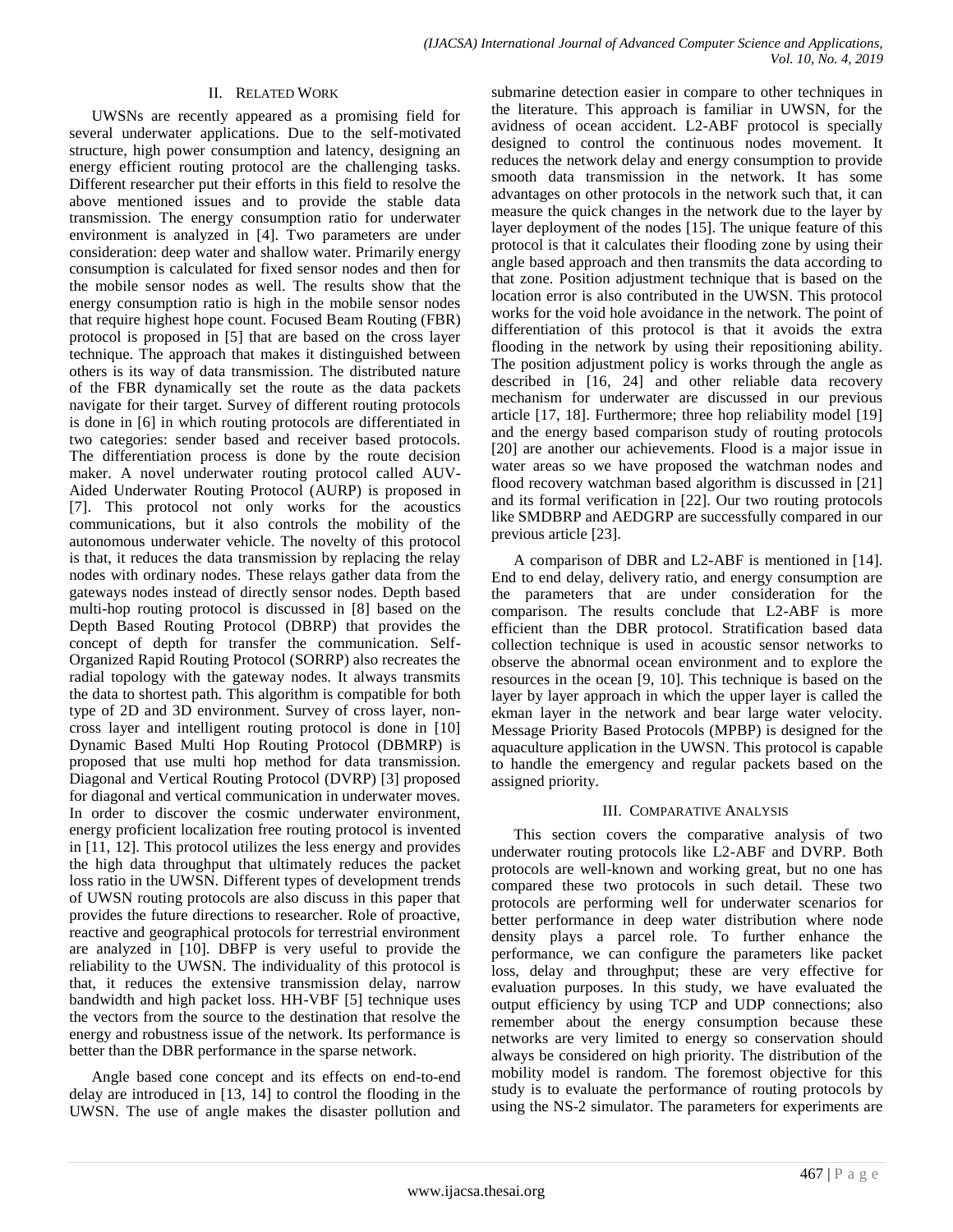described in Table I, while the formula of throughput and delay is shown below.

$$
\sum_{\text{Throughput}} (Packets\ received\ at\ receiver)
$$
\n
$$
Throughput =
$$

*∑ (Packets initiated by sender)*

The duration of time started from the sender node when it through data and ending at when the data is received by the receiver is called propagation delay.

$$
\sum (arrival\ time\ packet - transmit\ time\ of\ packet)
$$
  

$$
Delay =
$$

#### *∑ (Packets at destination caught)*

It is observed that both protocols work well in the UWSNs environment and provide a high data transmission rate in comparison to other routing protocols. The major difference between these two protocols is the selection of a path to transmit data to the targeted node. L2-ABF uses the layer by layer approach for routing but DVRP performs with the diagonal and vertical routing-based flooding. The similarity between these two protocols is that both use the locationbased local information for data gathering.

| <b>Simulation Parameters</b>  | Value                  |
|-------------------------------|------------------------|
| Type of Channel               | Wireless channel       |
|                               |                        |
| Propagation                   | Two Ray Ground         |
| Network type                  | Wireless Phy           |
| Mac type                      | $802 - 11$             |
| Maximum packet in ifq         | 50                     |
| Number of Nodes               | 50                     |
| Number of iterations          | 25 iterations for each |
| Packet size                   | 1000 bytes             |
| Traffic Type                  | CBR, FTP               |
| Agents                        | TCP and UDP            |
| Routing Protocol              | L2-ABF, DVRP           |
| The topography of X dimension | 1800                   |
| The topography of Y dimension | 2000                   |
| The topography of Z dimension | 2400                   |

TABLE I. SIMULATION PARAMETERS

#### IV. SIMULATION USING NS-2

In this section, simulation analysis of L2-ABF and DVRP are done by using the NS-2 simulator. To compare both protocols, initially, 500 numbers of mobile nodes are deployed in the network (with random topology). In order to evaluate the other remaining parameters, the same iterations are repeated. It has been observed that L2-ABF is comparatively better than the DVRP for the above-mentioned parameters.

### V. PERFORMANCE ANALYSIS

In performance Analysis, the result for each experiment is explained with their corresponding graph. In each experiment, different variables are considered like throughput, loss of packets, delay, node density etc. The first section covers the effect on the performance in terms of delay, throughput and packet loss for TCP and UDP over L2-ABF, if the thickness of nodes varies.

### *A. Analysis of DVRP against Throughput, Delay and Packet Loss vs. Node Density*

For the DVRP, as it used diagonal and vertical path selection, therefore, the throughput is steadily fast under the TCP as compared to UDP. The middle of the network it deviates through some extent, it is due to insufficient to take the angle between a maximum number of nodes quantity. Therefore, 600 kbps is achieved through TCP while the difference between UDP and TCP is only about 200 kbps as shown in Fig. 2. As node density is increased, the throughput is increased, so directly proportional relation exists between these two terms. Only 40 nodes are under consideration to take the first iteration, by the way, due to the directly proportional relationship this is increased when nodes are increased in our experiment. Fig. 3 illustrates the delay analysis under TCP and UDP, in TCP the delay is maximum because due to three handshake mechanism while the delay is minimum in UDP as UDP does not use such a technique. Due to the increase in the number of nodes in water, the packet loss ratio is also increased. Many reasons for this, as the distance between source and sink, is increased the route length increased. From Fig. 4, it has been found that under UDP the packets are much greater than as compared to TCP, only 40% packets are achieved while the rest of the amount has been lost at sink end.

# *B. Analysis of DVRP against Throughput, Delay and Packet Loss vs. Node Speed*

From Fig. 5, 6 and 7 shows the throughput, delay and packet loss analysis of DVRP under the same traffic agents. It is observed that throughput is increased in TCP while the delay and packet loss are decreased against UDP. The effect of node speed is a concern when the throughput is increased because the simulation time of each node with respect to speed is uniform but due to two-way communication between the source and sink this is possible and it affects the other parameters.

# *C. Analysis of DVRP against Throughput, Delay and Packet Loss vs. Pause Time*

Pause time is the time when communication is disturbed due to some reasons. Many reasons for this, for example, when the node or link failure between the node and the overall pause time is inserted in the network or when the 3D dynamic environment the mobile water also has enough current to create the possible pause between the nodes. In Fig. 8, 9 and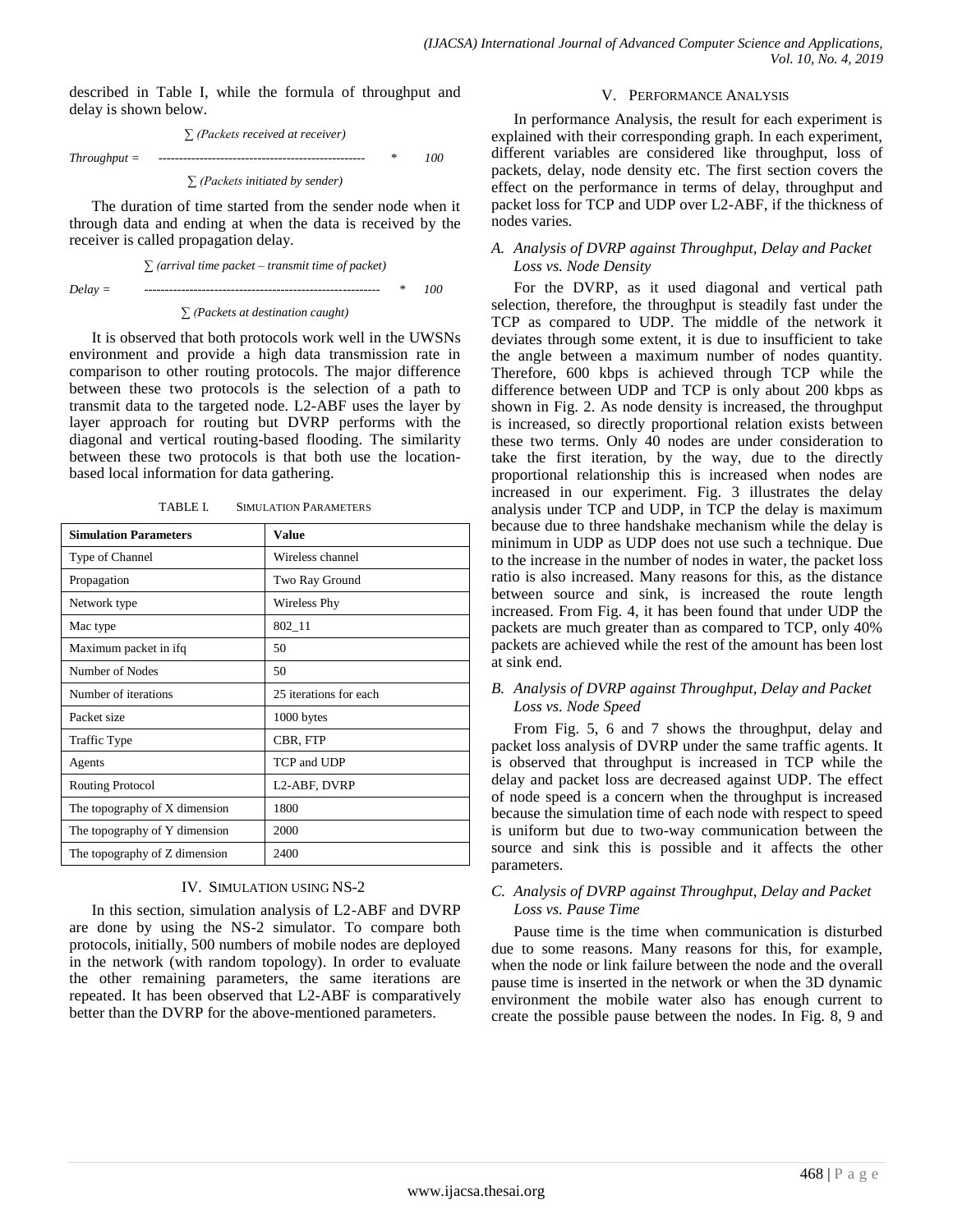10 the same analysis is conducted against the pause time. The throughput fluctuated against TCP and UDP with pause time while the delay is measured in seconds as UDP effect the overall performance of the routing protocol of DVRP.

### *D. Analysis of L2-ABF against Throughput, Delay and Packet Loss vs. Node Density*

As the name comes layer by layer approach it first computes the layer model of the deployment of the nodes. Properly make the angle to the different numbers of nodes, a large number of nodes are covered when the angle is broadcast. Therefore, the throughput is maximum as compared to our other protocols like DVRP. The figure shows the effect of UDP and TCP both of them are easily copied and no such large difference between these two traffic agents. Fig. 11 shows the throughput analysis of L2-ABF about 500 kbps. In Fig. 12, the delay is measured, no such delay is to be noted. The packet loss analysis of L2-ABF in TCP and UDP is measured against node density is shown in Fig. 13.

# *E. Analysis of L2-ABF against Throughput, Delay and Packet Loss vs. Node Speed*

From Fig. 14, 15 and 16 the same analysis has been performed against node speed. In Fig. 14, the throughput analysis is measured and it shows the deviation for both UDP and TCP agents. While the delay is represented in Fig. 15 against UDP the delay is maximum and for TCP the L2-ABF shows the minimum delay. The packet loss analysis of L2- ABF is measured against both these two traffic agents as UDP has more than packet loss as compared to TCP. The same analysis of DVRP is shown above, it has been seen that the DVRP not as much packet loss as compared to L2-ABF due to its angle-based flooding, while the diagonal and vertical routing scheme also shows its effect when the UDP have large delay analysis.



Fig. 2. Analysis of DVRP Throughput for TCP and UDP with Respect to Node Density.

# *F. Analysis of L2-ABF against Throughput, Delay and Packet Loss vs. Pause Time*

From Fig. 17, 18 and 19 shows the detailed analysis of the same parameters against pause time. The pause time is the effect for DVRP so it is bad as L2-ABF. Most of the situations where the angle based approach is not worked as work in DVRP. The delay is minimum for TCP and maximum for UDP, but for the throughput, it takes the reverse situation. When we talk about the packet loss the major window of network simulator is also displayed in which 607 packets ate sent while the 478 packets are received for both DVRP and L2-ABF in Fig. 20.



Fig. 3. Analysis of DVRP Delay for TCP and UDP with Respect to Node Density.



Fig. 4. Analysis of DVRP Packet Loss with Respect to Node Density.



Fig. 5. Analysis of DVRP Throughput for TCP and UDP with Respect to Node Speed.



Fig. 6. Analysis of DVRP Delay for TCP and UDP with Respect to Node Speed.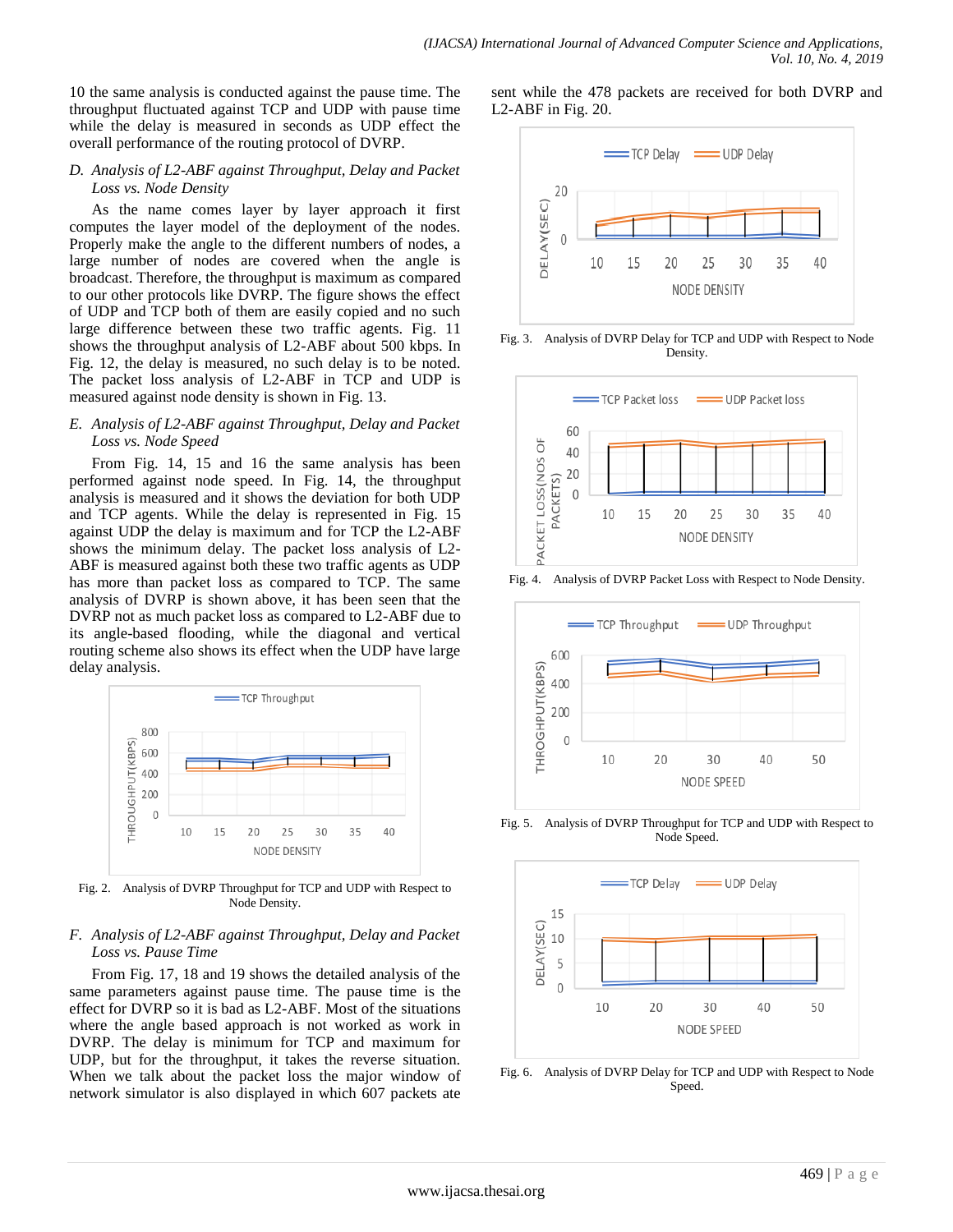

Fig. 7. Analysis of DVRP Packet Loss for TCP and UDP with Respect to Node Speed.



Fig. 8. Analysis of DVRP Throughput for TCP and UDP with Respect to Pause Time.



Fig. 9. Analysis of DVRP Delay for TCP and UDP with Respect to Pause Time.



Fig. 10. Analysis of DVRP Packet Loss for TCP and UDP with Respect to Pause Time.



Fig. 11. Throughput of L2-ABF in TCP & UDP Connection using Node Density.



Fig. 12. Delay of L2-ABF in TCP & UDP Connection using Node Density.



Fig. 13. Packet Loss of L2-ABF in TCP & UDP Connection using Node Density.



Fig. 14. Throughput of L2-ABF in TCP & UDP.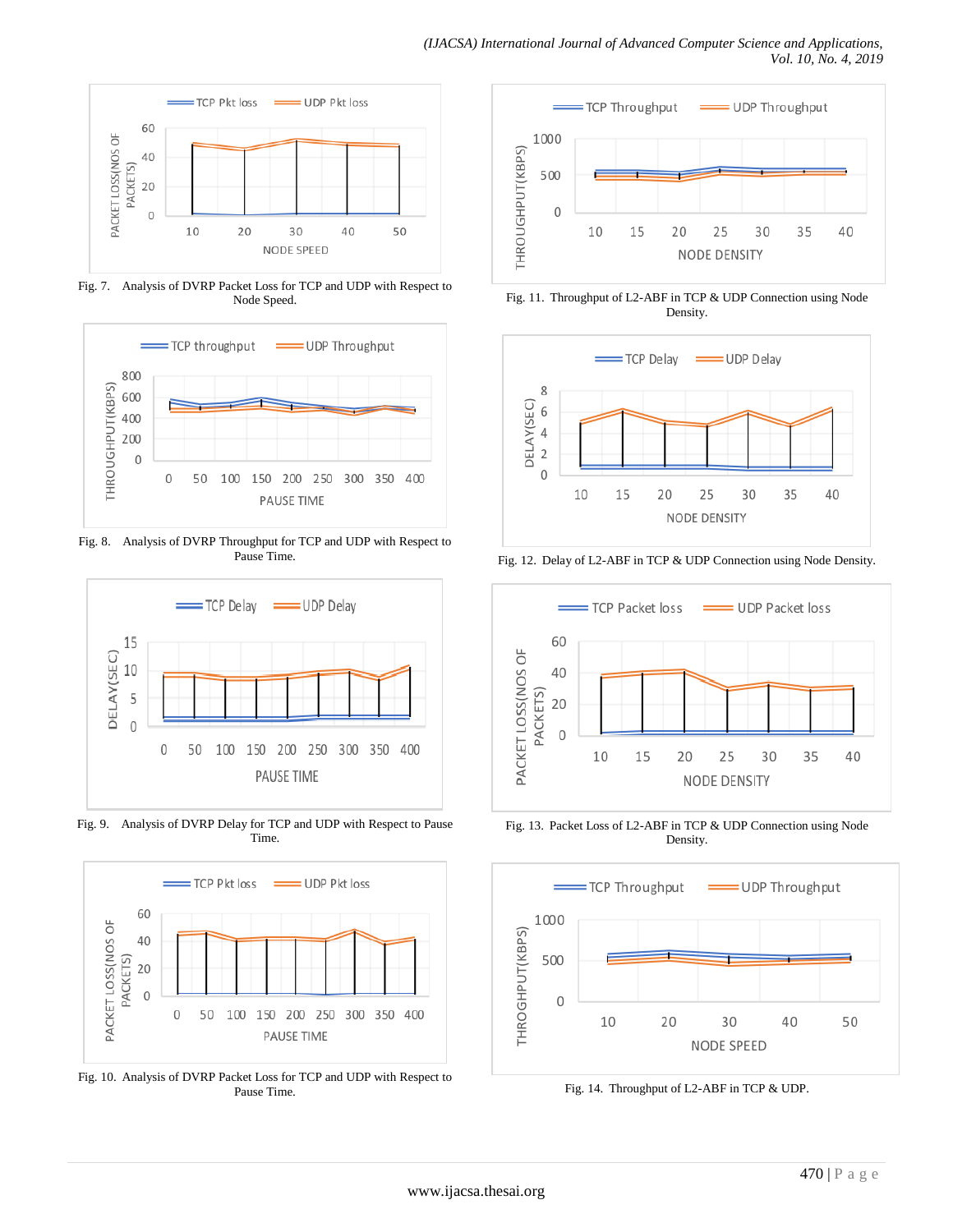

Fig. 15. Delay of L2-ABF over TCP & UDP Connection using Node Speed.



Fig. 16. Packet Loss of L2-ABF in TCP & UDP Connection using Node Speed.



Fig. 17. Throughput of L2-ABF in TCP & UDP.



Fig. 18. Delay of L2-ABF over TCP & UDP Connection using Pause Time.



Fig. 19. Packet Loss of L2-ABF in TCP & UDP Connection using Node Speed Time.

| <b>O</b> test@ciit-OptiPlex-9010:~                                                                                                                              |
|-----------------------------------------------------------------------------------------------------------------------------------------------------------------|
| 1. L2-ABF<br>2. DVRP                                                                                                                                            |
|                                                                                                                                                                 |
| num nodes is set 40                                                                                                                                             |
| INITIALIZE THE LIST xListHead                                                                                                                                   |
| Starting Simulation                                                                                                                                             |
| channel.cc:sendUp - Calc highestAntennaZ and distCST                                                                                                            |
| highestAntennaZ = $1.5$ , distCST = $1856.3$                                                                                                                    |
| SORTING LISTS  DONE!                                                                                                                                            |
| MAC 802 11: accessing MAC cache array out of range (src 75, dst 0, size 40)!                                                                                    |
| MAC 802 11: accessing MAC cache_ array out of range (src 72, dst 19, size 40)!                                                                                  |
| MAC_802_11: accessing MAC cache_ array out of range (src 65, dst 15, size 40)!                                                                                  |
| MAC 802 11: accessing MAC cache array out of range (src 66, dst 34, size 40)!<br>MAC_802_11: accessing MAC cache_ array out of range (src 68, dst 66, size 40)! |
| MAC_802_11: accessing MAC cache_ array out of range (src 66, dst 19, size 40)!                                                                                  |
| MAC 802 11: accessing MAC cache array out of range (src 60, dst 66, size 40)!                                                                                   |
| MAC 802 11: accessing MAC cache array out of range (src 66, dst 67, size 40)!                                                                                   |
| MAC 802 11: accessing MAC cache array out of range (src 70, dst 67, size 40)!                                                                                   |
| MAC_802_11: accessing MAC cache_ array out of range (src 66, dst 67, size 40)!                                                                                  |
| [suppressing additional MAC cache_ warnings]                                                                                                                    |
| test@ciit-OptiPlex-9010:~\$ gawk -f SMDBRP.awk SMDBRP.tr                                                                                                        |
| Packet Sent:607                                                                                                                                                 |
| Packet Received: 478                                                                                                                                            |

Fig. 20. TCL File for Total Packet Analysis and Sent for L2-ABF and DVRP.

# VI. CONCLUSION

This study is based on a realistic scenario for the evaluation of UWSN's routing protocols such that L2-ABF and DVRP under traffic agents TCP and UDP. Results for each experiment are available for study in detail, to support our word, the L2-ABF is comparatively better then DVRP against different factors like node density and pause time. Meanwhile; the delay and throughput analysis of DVRP performs better under TCP as compared to L2-ABF. Because of this study including all the experiments, we can say the routing protocol L2-ABF is better than DVRP in most of the situations, and to get maximum output under both traffic agents TCP and UDP. We can also conclude DVRP can be used to carry useful information in UWSN, due to its performance against delay but it might not be used when we need to carry information in a small amount of time because it has propagation delay in maximum.

In our future study, try to simulate the behavior of other different underwater protocols that best suited for the underwater deep and shallow environment.